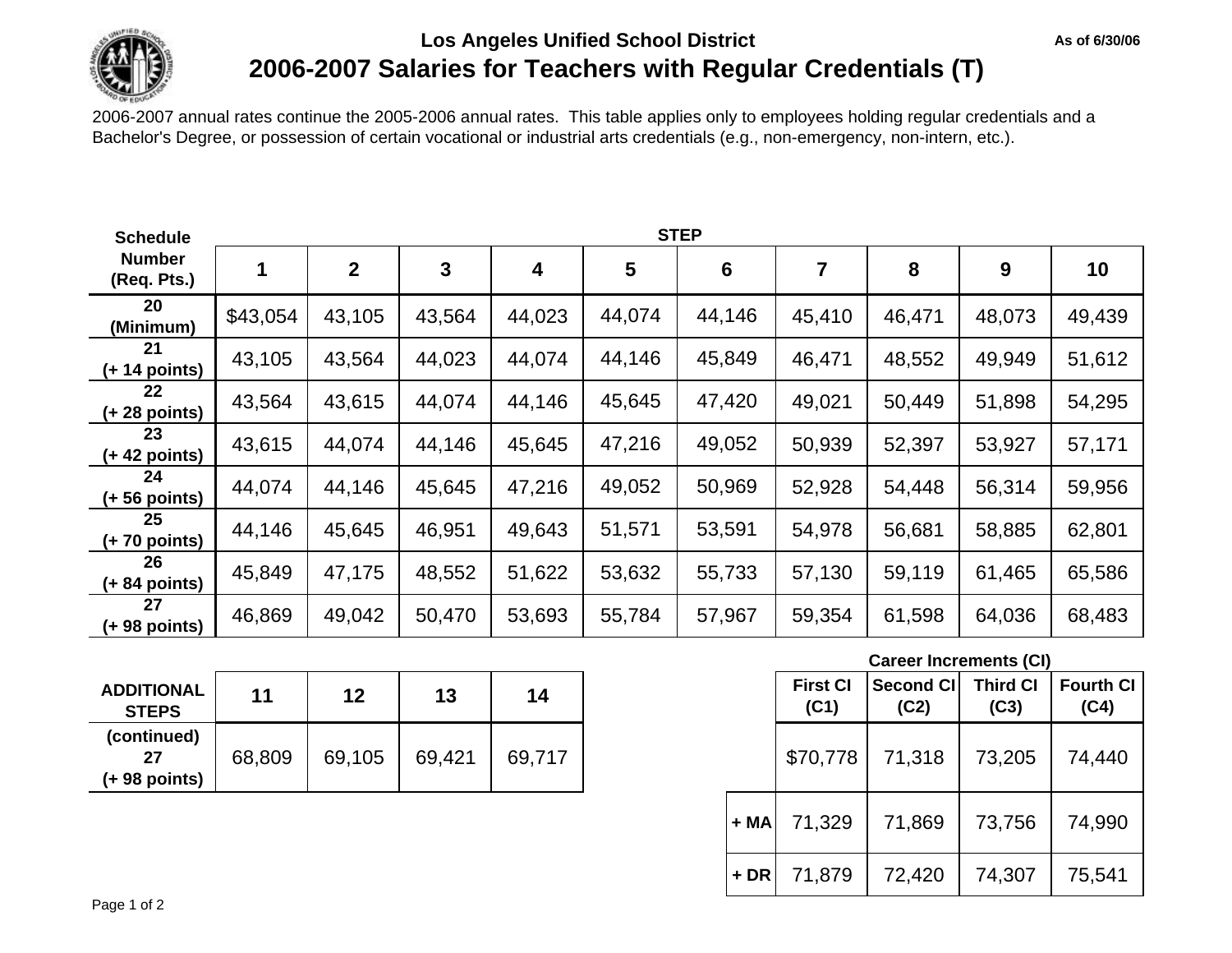## **2006-2007 Salaries for Teachers with Regular Credentials (T) (Continued)**

This table provides teachers with annual salaries from the Preparation (T) Salary Table, which applies to employees holding regular credentials and a Bachelor's Degree, or possession of certain vocational or industrial arts credentials (minimum requirement).

| Career Increment(s) (CI)             | Employees paid on this table can earn a career increment for longevity of service with LAUSD. To qualify for the first career<br>increment, the teacher must have been paid on the maximum schedule (Schedule 27) and step (Steps 10-14) for five qualifying<br>years. The two semester unit "recency" requirement is eliminated pursuant to the Memorandum of Understanding with<br>UTLA adopted by the Board of Education on April 26, 2005. |
|--------------------------------------|------------------------------------------------------------------------------------------------------------------------------------------------------------------------------------------------------------------------------------------------------------------------------------------------------------------------------------------------------------------------------------------------------------------------------------------------|
| Multiculture Requirement:            | Subsequent to being initially placed on the salary schedule (rating-in), an employee must complete a minimum of two semester<br>units or equivalent study to qualify for schedule advancement (Educational Code Sections 44560-44562).                                                                                                                                                                                                         |
| <b>Bilingual Differential:</b>       | New employees may be eligible for up to \$3,000 depending on the employee's qualifications, type of school assignment, services<br>provided, and certification held.                                                                                                                                                                                                                                                                           |
| <b>National Board Certification:</b> | The District pays probationary and permanent classroom teachers who hold National Board Certification an additional 15% salary<br>compensation: 7½ % in recognition of their certification and 7½ % upon completion of 92 hours of professional duties outside the<br>normal duties and hours.                                                                                                                                                 |
| Salary Point:                        | A salary point is a unit of measure used by the District to determine placement/advancement on the salary table. A salary point is<br>equivalent to one semester unit or 1.5 quarter units. A semester unit, as determined by the University of California, requires a<br>minimum of 15 contact hours with an instructor and 30 hours of outside preparation.                                                                                  |
| Master's Degree:                     | \$551 annually. Degree must have been awarded by a regionally accredited university.                                                                                                                                                                                                                                                                                                                                                           |
| Doctorate Degree:                    | \$1,102 annually. An employee with a master's degree and a doctor's or equivalent degree shall receive the doctor's differential only.<br>Degree must have been awarded by a regionally accredited university.                                                                                                                                                                                                                                 |

The annual rates shown, including degree differentials and career increments, are for full-time annual assignments (6 hours or 8 hours).

For the official Preparation Salary Tables, visit: http://www.teachinla.com/research/salary\_tables.html

or call (213) 241-6356. Refer to the District-UTLA Collective Bargaining Agreement, Articles XIV, XV, and Appendix E for rules and requirements regarding salary, including, but not limited to: rating-in, step/schedule placement and advancement, salary point credit, differentials, staff development, career increments, employee filing of required documents, etc.

Prepared by Personnel Research and Assessment MB:c/2006-07 Salary/TL Annual 2006-07.pdf 6/30/06

Page 2 of 2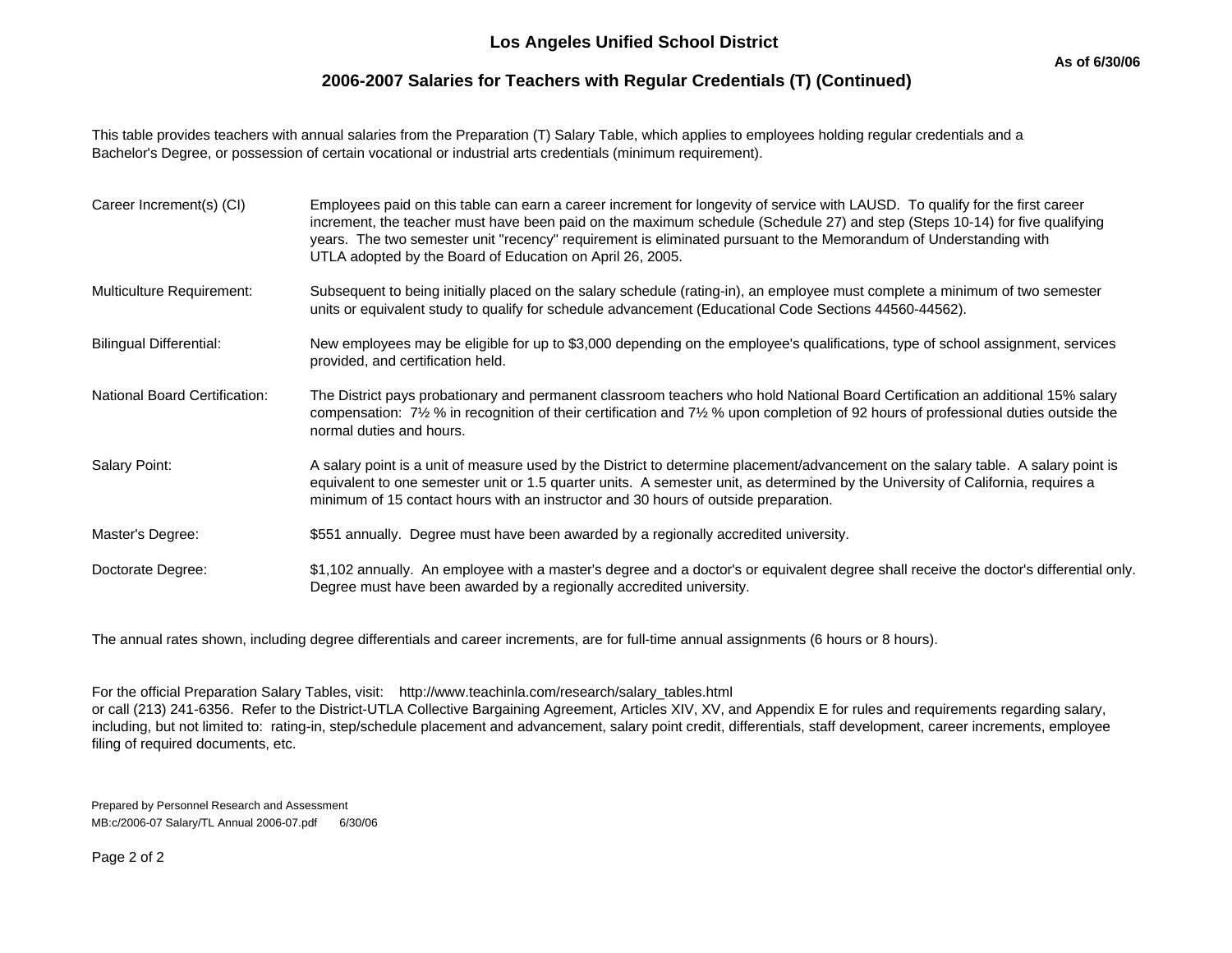

# **Los Angeles Unified School District 2006-2007 Salaries for Teachers with Alternative Certification (L)**

2006-2007 annual rates continue the 2005-2006 annual rates. This table applies only to employees who hold a Bachelor's degree and alternative certification, not regular credentials (e.g., emergency, intern, and provisional intern).

| <b>Schedule</b>              |          | $\ast$<br><b>STEP</b> |        |        |        |                 |        |        |        |        |  |
|------------------------------|----------|-----------------------|--------|--------|--------|-----------------|--------|--------|--------|--------|--|
| <b>Number</b><br>(Req. Pts.) |          | $\mathbf 2$           | 3      | 4      | 5      | $6\phantom{1}6$ | 7      | 8      | 9      | 10     |  |
| 20<br>(Minimum)              | \$37,536 | 37,536                | 37,536 | 38,189 | 40,157 | 40,576          | 41,830 | 43,238 | 45,227 | 47,236 |  |
| 21<br>$(+ 14$ points)        | 37,536   | 37,536                | 37,862 | 39,352 | 40,912 | 42,432          | 44,044 | 45,635 | 47,195 | 49,307 |  |
| 22<br>$(+ 28$ points)        | 37,536   | 37,862                | 39,413 | 41,167 | 42,830 | 44,584          | 46,257 | 48,052 | 49,735 | 51,867 |  |
| 23<br>$(+ 42$ points)        | 37,862   | 39,382                | 41,167 | 42,952 | 44,870 | 46,716          | 48,552 | 50,368 | 52,214 | 54,621 |  |
| 24<br>$(+ 56$ points)        | 39,382   | 40,892                | 42,830 | 44,870 | 46,798 | 48,807          | 50,796 | 52,724 | 54,784 | 57,283 |  |
| 25<br>$(+ 70$ points)        | 40,749   | 42,463                | 44,625 | 46,716 | 48,817 | 50,949          | 53,081 | 55,141 | 57,273 | 59,996 |  |
| 26<br>$(+ 84$ points)        | 42,371   | 44,044                | 46,267 | 48,552 | 50,796 | 53,091          | 55,294 | 57,508 | 59,792 | 62,669 |  |
| 27<br>(+ 98 points)          | 43,605   | 45,635                | 48,052 | 50,368 | 52,744 | 55,172          | 57,518 | 59,915 | 62,291 | 65,433 |  |

| <b>ADDITIONAL</b><br><b>STEPS</b>    | 11     | 12     | 13     | 14     |
|--------------------------------------|--------|--------|--------|--------|
| (continued)<br>27<br>$(+ 98$ points) | 65,739 | 66,025 | 66,310 | 66,606 |

|        |        |        |        |       |                         | <b>Career Increment (CI)</b> |                         |                          |
|--------|--------|--------|--------|-------|-------------------------|------------------------------|-------------------------|--------------------------|
| 11     | 12     | 13     | 14     |       | <b>First CI</b><br>(C1) | Second CI<br>(C2)            | <b>Third CI</b><br>(C3) | <b>Fourth CI</b><br>(C4) |
| 65,739 | 66,025 | 66,310 | 66,606 |       | \$67,606                | 68,126                       | 69,299                  | 70,492                   |
|        |        |        |        | + MA  | 68,156                  | 68,677                       | 69,850                  | 71,043                   |
|        |        |        |        | $+DR$ | 68,707                  | 69,227                       | 70,400                  | 71,594                   |

**As of 6/30/06**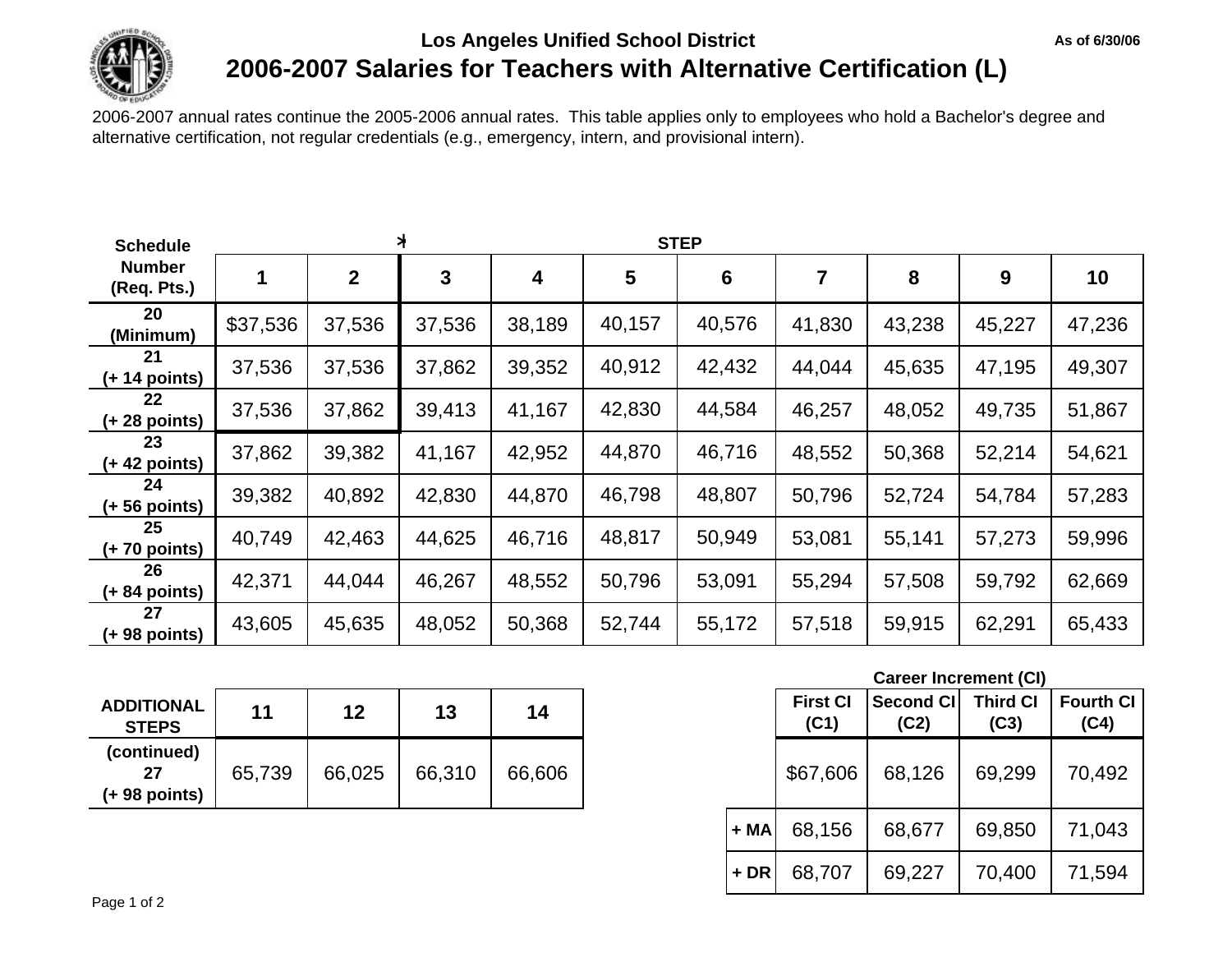## **2006-2007 Salaries for Teachers with Alternative Certification (L) (Continued)**

This table provides teachers with annual salaries from the Preparation (L) Salary Table, which applies to employees holding alternative certification (Emergency, pre-intern and intern) and a Bachelor's degree (not regular credentials) (mininum requirement).

| Career Increment(s) (CI)             | Employees paid on this table can earn a career increment for longevity of service with LAUSD. To qualify for the first career<br>increment, the teacher must have been paid on the maximum schedule (Schedule 27) and step (Steps 10-14) for five qualifying<br>years. The two semester unit "recency" requirement is eliminated pursuant to the Memorandum of Understanding with<br>UTLA adopted by the Board of Education on April 26, 2005. |
|--------------------------------------|------------------------------------------------------------------------------------------------------------------------------------------------------------------------------------------------------------------------------------------------------------------------------------------------------------------------------------------------------------------------------------------------------------------------------------------------|
| Multiculture Requirement:            | Subsequent to being initially placed on the salary schedule (rating-in), an employee must complete a minimum of two semester<br>units or equivalent study to qualify for schedule advancement (Educational Code Sections 44560-44562).                                                                                                                                                                                                         |
| <b>Bilingual Differential:</b>       | New employees may be eligible for up to \$3,000 depending on the employee's qualifications, type of school assignment, services<br>provided, and certification held.                                                                                                                                                                                                                                                                           |
| <b>National Board Certification:</b> | The District pays probationary and permanent classroom teachers who hold National Board Certification an additional 15% salary<br>compensation: 7½ % in recognition of their certification and 7½ % upon completion of 92 hours of professional duties outside the<br>normal duties and hours.                                                                                                                                                 |
| Salary Point:                        | A salary point is a unit of measure used by the District to determine placement/advancement on the salary table. A salary point is<br>equivalent to one semester unit or 1.5 quarter units. A semester unit, as determined by the University of California, requires a<br>minimum of 15 contact hours with an instructor and 30 hours of outside preparation.                                                                                  |
| Master's Degree:                     | \$551 annually. Degree must have been awarded by a regionally accredited university.                                                                                                                                                                                                                                                                                                                                                           |
| Doctorate Degree:                    | \$1,102 annually. An employee with a master's degree and a doctor's or equivalent degree shall receive the doctor's differential only.<br>Degree must have been awarded by a regionally accredited university.                                                                                                                                                                                                                                 |

The annual rates shown, including degree differentials and career increments, are for full-time annual assignments (6 hours or 8 hours).

\* Initial placement (rating-in) on this salary table for teachers hired on an emergency permit or provisional intern certificate is limited to Schedule 22, Step 2. Teachers may advance 1 step and 1 schedule each subsequent school year.

For the official Preparation Salary Tables, visit: http://www.teachinla.com/research/salary\_tables.html or call (213) 241-6356. Refer to the District-UTLA Collective Bargaining Agreement, Articles XIV, XV, and Appendix E for rules and requirements regarding salary, including, but not limited to: rating-in, step/schedule placement and advancement, salary point credit, differentials, staff development, career increments, employee filing of required documents, etc.

Prepared by Personnel Research and Assessment MB:c/2006-07 Salary/TL Annual 2006-07.pdf 6/30/06

Page 2 of 2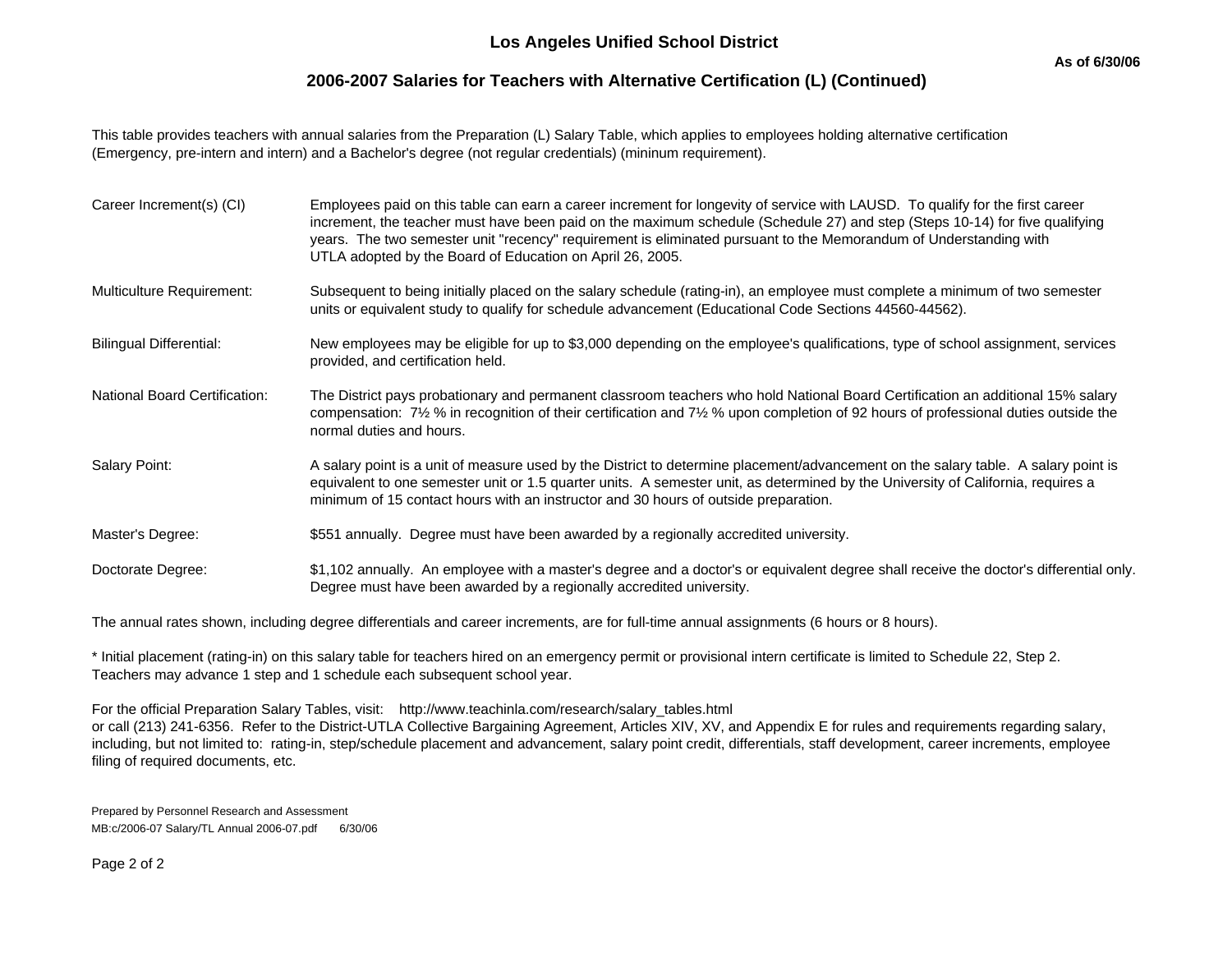

### **Los Angeles Unified School District 2006-2007 ADULT HOURLY RATE (THR) SCHEDULE FLAT HOURLY RATES, REGULAR SCHEDULE RATES, AND DIFFERENTIAL RATES**

**1. HOURLY RATE (THR) SCHEDULE:** 2006-2007 rates continue the 2005-2006 rates.

|      |       |                         |             |       |          | . .                    |
|------|-------|-------------------------|-------------|-------|----------|------------------------|
| \$36 | 38.38 | 0.40<br>$\Delta \Omega$ | 12.88<br>۳Д | 44.86 | . .<br>- | -<br>$\sim$<br>$\cdot$ |

\* Applicable to all employees with 10 consecutive years or more of Adult Education service who are eligible for step advancement (\$.50 above Step 3 Rate).

> Adult Nonclassroom Assignment, School-Based (0816) Adult Teacher, Academic Instruction (0805) Adult Teacher, Adults with Disabilities (0804) Adult Teacher, ESL (0803) Adult Teacher, Hourly Rate (0801) Adult Teacher, Intersession (0814) Adult Teacher, Parenting & Family Life (0808) Adult Teacher, Program for Older Adults (0809) Adult Teacher, Public or Private Contract (0838) Adult Teacher, Temporary Classes (0810) Adult Teacher-Adviser (0867) Adult Teacher-Counselor (0864) Adviser, Adult Resource, Nonschool Assignment (0827) Adviser, Adult Resource, ROC/ROP School Assignment (0828) Adviser, Adult Resource, School Assignment (0826) Adviser, Registration, Hourly Schedule (0947) Continuation Teacher, Hourly Rate (0831) and Substitutes (0832) Regional Occupational Contract Teacher (0829) Temporary Adviser, Hourly Schedule (0800) Temporary Resource Teacher, Hourly (0825)

Steps A-C added effective 7-01-01.

### **2006-2007 FLAT HOURLY RATES**

**2. FLAT HOURLY RATES:** 2006-2007 rates continue the 2005-2006 rates.

| Adult Teacher, Hourly Rate, Day-to-Day Substitute (0806)                  | \$42.88 |               |
|---------------------------------------------------------------------------|---------|---------------|
| Adult Teacher, Public or Private Contract, Day-to-Day Substitute (0835)   | 42.88   |               |
| Adult Teacher, Public or Private Contract, Day-to-Day Substitute (0836)** | 36.47   |               |
| Adult Teacher, Flat Rate, Day-to-Day Substitute (0811)**                  | 36.47   |               |
| Adult Teacher, Staff Development, Rate 1 (0807)                           | 42.88   |               |
| Adult Teacher, Staff Development, Rate A (0815)                           | 36.47   |               |
| Differential, JTPA Work Experience (0916)                                 | 18.44   | (no increase) |
| Elementary Supervision, Voluntary (0926)                                  | 29.77   |               |
| Extended Counseling Assignment/Advisement, Hourly (0913)                  | 38.52   |               |
| Extended Teaching Assignment, Hourly (0921)                               | 29.77   |               |
|                                                                           |         |               |

Note: Chest Specialist and Psychiatrist moved to Page 13 (S8).

\*\* The 2000-2003 Agreement provided for the elimination of accrual rates for employees serving as Adult Education substitutes. Such employees are paid on Step A of the Adult Hourly Rate Schedule if they are hired as substitutes July 1, 2001 or thereafter (0811, 0836), and paid \$39.82 (Step 1 of the former Adult Hourly Rate Schedule) if they have been employed as substitutes prior to July 1, 2001 (0806, 0835). The employees will remain on Step A or \$39.82 (former Step 1), as appropriate, and will not advance on the salary table.

### **2006-2007 REGULAR (HOURLY) SCHEDULE RATES**

**3. REGULAR (HOURLY) SCHEDULE RATES :** Employees in the following assignments are paid their regular hourly rate for the time actually served.

> Advanced Placement Teacher Stipend (0936) Auxiliary Teacher (0915, 0924) Elementary Supervision, Non-voluntary (0927) Home Teacher (0922, 0923) Night Continuation High School (Regular Program) Teacher (0833) Registration Adviser (0948, 0949, 0950) Replacement Teacher (No class code)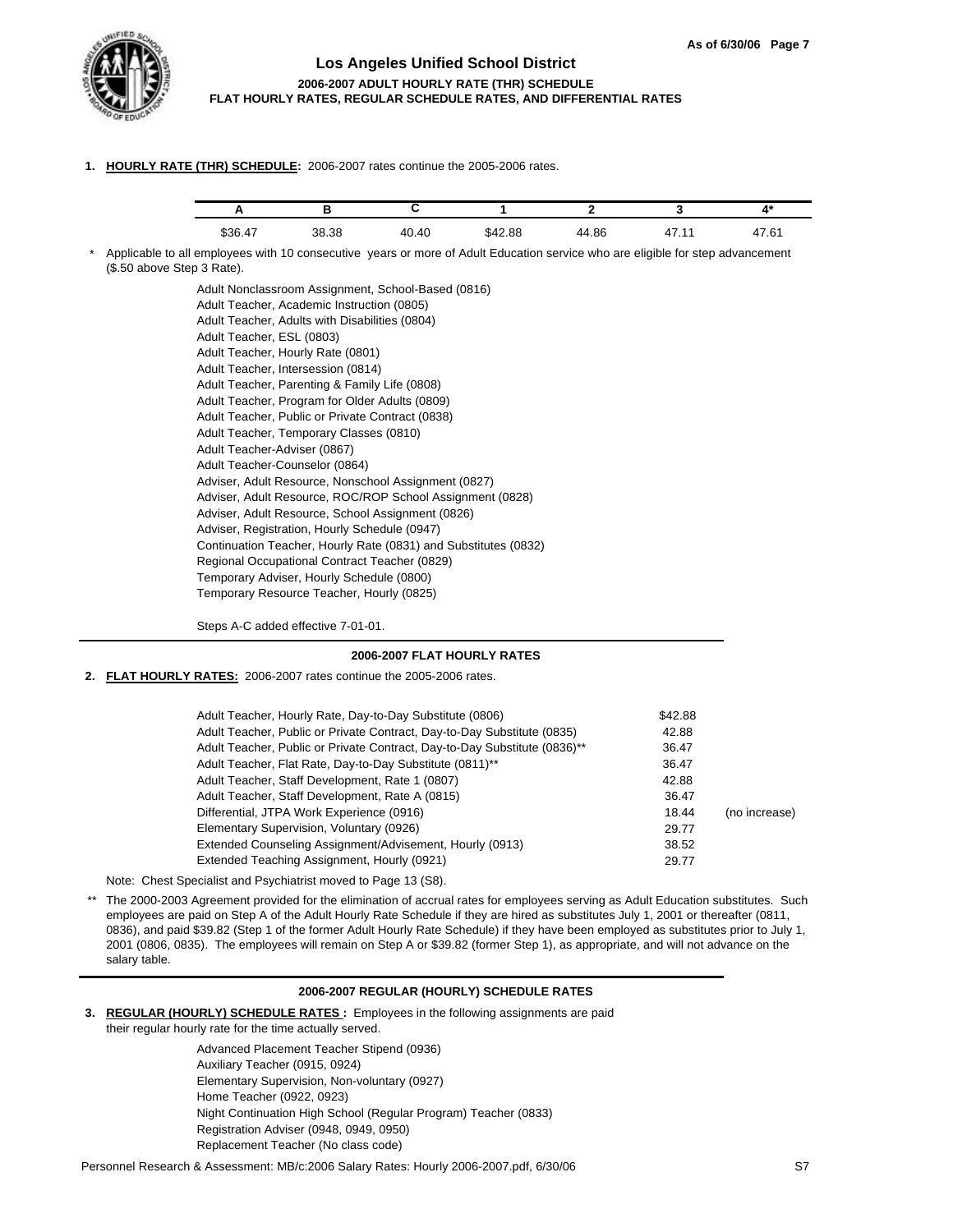#### **2006-2007 DIFFERENTIAL SALARY RATES**

Salary differentials may be paid for additional assignments or responsibilities per semester, season, pay period, or as otherwise noted.

Employees may, at the conclusion of the semester or sport season, be paid a lump sum in addition to their regular salary rate, provided they perform certain supplemental duties for which salary differentials are permitted as set out in the District-UTLA Agreement, Article XIV, Section 24.0. Salary differentials are received on the basis of allocation of the assigned activity to the appropriate differential salary rate. Such differentials are authorized only to the extent that funds are provided in the Budget.

When approved by the Superintendent, differential salary rates may be computed and paid as pay period rates. An employee who serves in a supplemental assignment for less than a complete semester or sport season may be paid a percentage of the lump sum proportionate to the percentage of the assignment completed. An employee may not concurrently receive more than one such salary differential except that, per school year, one differential paid on a semester basis may overlap a differential for coaching a fall/spring sport. This restriction shall apply to the Mentor Teacher differential.

#### **4. DIFFERENTIALS, BILINGUAL MASTER PLAN RATES:** 2006-2007 rates continue the 2005-2006 rates.

Payments depend on the employee's qualifications, previous payment history, type of school or assignment, and nature of services provided in Master Plan programs. For complete information regarding Bilingual Master Plan differentials and stipends, refer to the District-UTLA Agreement, Article XI-B.

(1) BCLAD/BCC teaching primary language classes

(2) A-level teaching primary language classes

(3) BCLAD/BCC teaching ESL/SH (SDAIE) classes, secondary only

(4) A-level teaching ESL classes, secondary only

Effective July 1, 2001, any teacher who had received a BCLAD/BCC or A-level differential during the period from April 1, 1998 through June 30, 2001 shall, if qualified, be eligible to receive the differentials listed in Tables 1 and 2, below:

#### **Table 1: Bilingual Master Plan Differentials, Maximum Semester Rates**

| Class                | PHBAO/CAP                                             | Class                | Non-PHBAO/Non-CAP                                     |
|----------------------|-------------------------------------------------------|----------------------|-------------------------------------------------------|
| Code                 | maximum per semester                                  | Code                 | maximum per semester                                  |
| 0978<br>0981<br>0991 | $$2,550.00$ (1)<br>$1,275.00$ (2)(3)<br>637.50<br>(4) | 0984<br>0985<br>0993 | \$510.00(1)<br>$(2)$ $(3)$<br>255.00<br>127.50<br>(4) |

**Table 2: Other Bilingual Master Plan Differential Rates (only for secondary teachers with fewer than three (3) qualifying periods)**

| Class<br>Code | PHBAO/CAP<br>maximum per semester | Class<br>Code | Non-PHBAO/Non-CAP<br>maximum per semester |
|---------------|-----------------------------------|---------------|-------------------------------------------|
| 0994          | $$1,708.50$ (1)                   | 0964          | \$341.75(1)                               |
| 0996          | 841.50 (1)                        | 0967          | 168.25(1)                                 |
| 0995          | 854.25 (2) (3)                    | 0966          | $170.75$ (2) (3)                          |
| 0963          | 420.75 (2) (3)                    | 0969          | 84.25 (2) (3)                             |
| 0997          | 427.25 (4)                        | 0968          | 85.50<br>(4)                              |
| 0965          | 210.50(4)                         | 0973          | 42.00<br>(4)                              |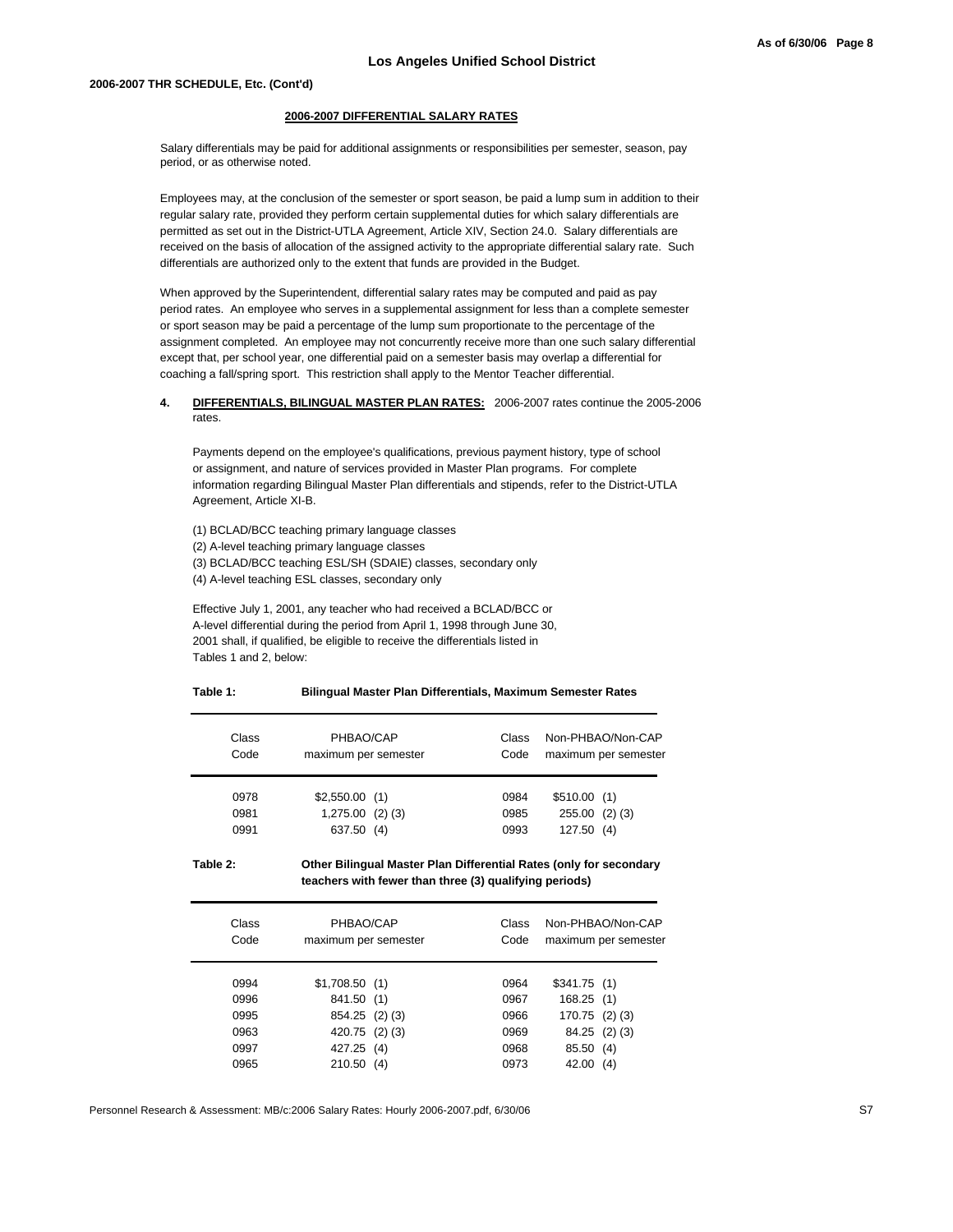#### **2006-2007 THR SCHEDULE, Etc.** (Cont'd)

#### **4. DIFFERENTIALS, BILINGUAL MASTER PLAN RATES** (Cont'd):

Newly hired teachers with District hire-dates on or after July 1, 2001 and teachers who were not paid a BCLAD/BCC or A-level differential during the period from April 1, 1998 through June 30, 2001 shall, if further qualified, be eligible to receive the differentials listed in Tables 3 and 4, below:

#### **Table 3: Additional Bilingual Master Plan Differentials, Maximum Semester Rates**

| Class<br>Code | PHBAO/CAP<br>maximum per semester | Class<br>Code | Non-PHBAO/Non-CAP<br>maximum per semester |
|---------------|-----------------------------------|---------------|-------------------------------------------|
| 8860          | $$1,530.00$ (1)                   | 8872          | \$306.00(1)                               |
| 8866          | 1,020.00(1)                       | 8878          | 204.00(1)                                 |
| 8862          | $(2)$ $(3)$<br>765.00             | 8874          | $(2)$ $(3)$<br>153.00                     |
| 8868          | $(2)$ $(3)$<br>510.00             | 8880          | $(2)$ $(3)$<br>102.00                     |

### **Table 4: Other Additional Bilingual Master Plan Differential Rates (only for secondary teachers with fewer than three (3) qualifying periods)**

| Class<br>Code | PHBAO/CAP<br>maximum per semester | Class<br>Code | Non-PHBAO/Non-CAP<br>maximum per semester |
|---------------|-----------------------------------|---------------|-------------------------------------------|
| 8861          | $$1,020.00$ (1)                   | 8873          | \$204.00(1)                               |
| 8867          | 688.50 (1)                        | 8879          | 137.75(1)                                 |
| 8864          | 510.00(1)                         | 8876          | 102.00(1)                                 |
| 8870          | 341.75 (1)                        | 8882          | 66.25(1)                                  |
| 8863          | $510.00$ (2)(3)                   | 8875          | $102.00$ (2) (3)                          |
| 8869          | $344.25$ (2) (3)                  | 8881          | 68.75 (2) (3)                             |
| 8865          | 255.00<br>$(2)$ $(3)$             | 8877          | 51.00<br>$(2)$ $(3)$                      |
| 8871          | $168.25$ (2) (3)                  | 8883          | $34.25$ (2) (3)                           |

| Table 5: | <b>One-time Stipends</b>           |                           |
|----------|------------------------------------|---------------------------|
| 0988     | Culture Component of BCC/BCLAD     | \$255.00 one-time stipend |
| 0989     | Methodology Component of BCC/BCLAD | 255.00 one-time stipend   |
| 0990     | Culture and Methodology Components | 510.00 one-time stipend   |
|          | of BCC/BCLAD                       | if paid together          |

# **5. DIFFERENTIALS, COORDINATING, EARLY CHILDHOOD CENTER**

2006-2007 rates continue the 2005-2006 rates.

Early Childhood Center Head Teacher, Coordinating--4 hr (0928) \$394.75 per semester Early Childhood Center Head Teacher, Coordinating--8 hr (0932) \$788.50 per semester

## **6. DIFFERENTIAL, NATIONAL BOARD CERTIFICATION (NBC) (0903, 0904)**

No change from 2005-2006 rates.

Must possess NBC, have permanent or probationary District status, and serve a minimum of 60% or 4 periods of the day (if secondary) serving as a classroom teacher. paid as outlined below:

(1) Eligible teachers will receive 7.5% of their regular non-annualized rate each pay period (0903). The remaining 7.5% will be paid as the employee completes an additional 92 hours of professional duties, as agreed upon.

15% of salary to be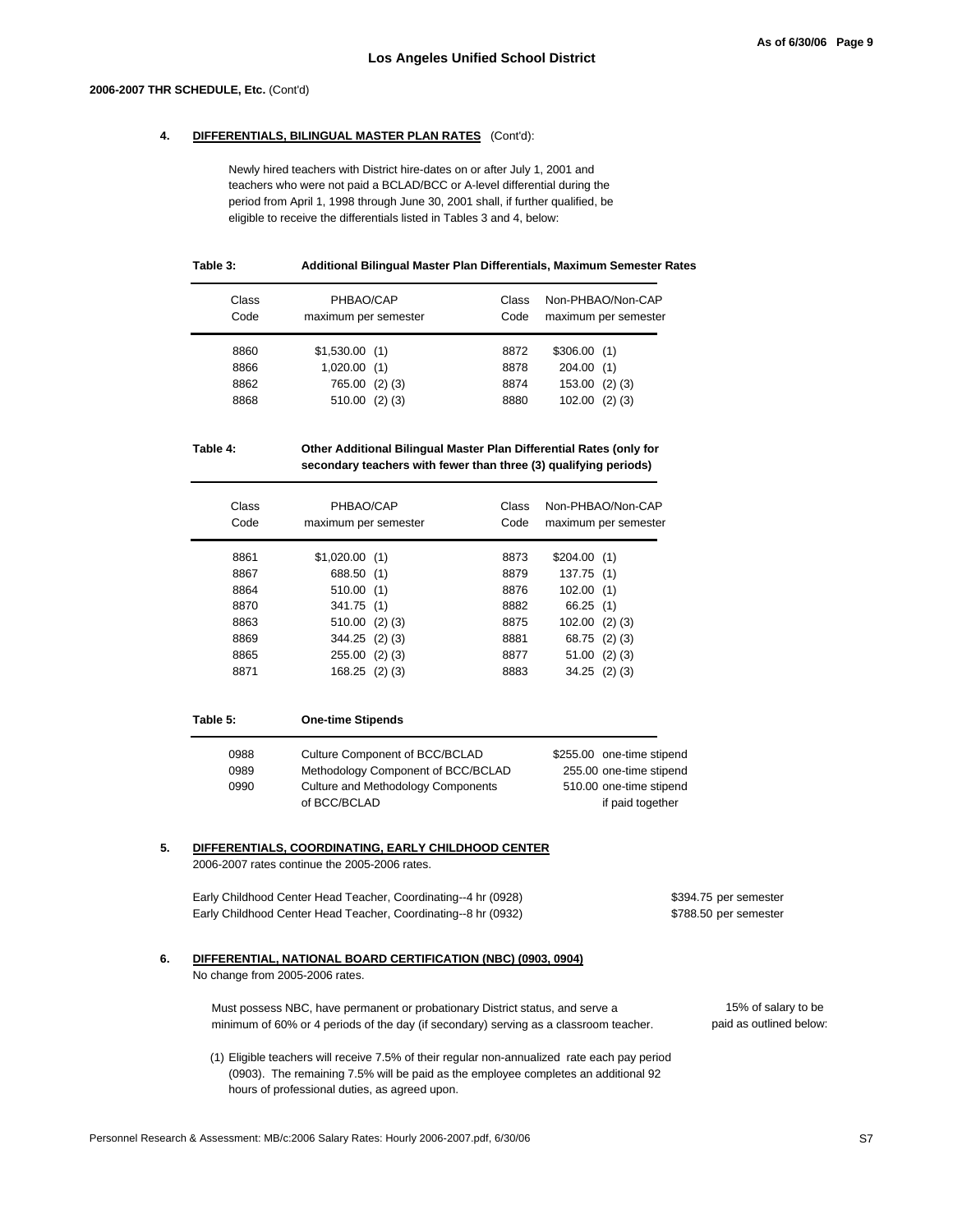#### **2006-2007 THR SCHEDULE, Etc.** (Cont'd)

#### **6. DIFFERENTIAL, NATIONAL BOARD CERTIFICATION (NBC) (0903, 0904)** (Cont'd):

- (2) Teachers working for a minimum of 50% of the day as a classroom teacher (or 3 periods in a secondary school) will receive 50% of the 15% (i.e., 50% of the 7½ % for the certification and 50% of the 7½ % for completing 46 required additional hours of work).
- (3) Effective 7-01-01, NBPTS-certified teachers are eligible to receive an "Incentive to Teach at a Low-Performing School" award (8826) if the teachers agree to teach at least 60% of the time at a low-performing school with an Academic Performance Index (API) of five or lower for at least four years. Such teachers will receive \$5,000 annually over the four year period (\$20,000 maximum).

#### **7.** 2006-2007 rates continue the 2005-2006 rates. **DIFFERENTIALS, SCHOOL ATHLETICS, COACHING AND ACTIVITY ASSIGNMENT, AND RATES:**

#### **a. School Athletics Coordinating Assignment Differentials**:

| School Athletics Coordination (Athletic Director) (0935)                 | 2652.00 per semester |
|--------------------------------------------------------------------------|----------------------|
| Assistant School Athletics Coordination (Asst. Athletic Director) (0934) | 1983.00 per semester |

#### **b. Coaching Rates Per Season**

|                     | Rate 1 | Rate 2  | Rate 3  | Rate 4 | Rate 5                  | Rate 6 | Rate 7  |  |
|---------------------|--------|---------|---------|--------|-------------------------|--------|---------|--|
|                     | 918.00 | 1209.75 | 1594.25 |        | 1983.00 2175.75 2367.50 |        | 2652.00 |  |
| Athletic Code ( - ) |        | (0937)  | (0938)  | (0939) | (0940)                  | (0941) | (0925)  |  |

Coaching assignment differentials are paid on a seasonal basis as follows:

| <b>Sport</b>                       | Rate    | <b>Sport</b>                          | Rate    |
|------------------------------------|---------|---------------------------------------|---------|
| Badminton                          | 3       | Gymnastics                            | 3       |
| Baseball: Head                     | 6       | Soccer: Head                          | 6       |
| Baseball: Assistant, J. V.         | 4       | Soccer: Assistant, J.V.               | 3       |
| Basketball: Head                   | 6       | Softball: Head                        | 6       |
| Basketball: Assistant, J.V.        | 3       | Softball: Assistant, J. V.            | 4       |
| Basketball: Men's Frosh and Soph   | 4#      | Swimming: Head                        | 4       |
| Basketball: Women's Frosh or Soph  | 4Л      | Swimming: Assistant                   | $3\geq$ |
| Cross Country: Head                | 4       | Tennis                                | 4       |
| Cross Country: Assistant           | $3\geq$ | Track & Field: Head                   | 6#      |
| Football: Varsity (Head)           | 7       | Track & Field: Varsity (Assistant)    | 6#      |
| Football: Varsity (Assistant 1)    | 6       | Track & Field: Frosh/Soph (Assistant) | 4       |
| Football: Varsity (Assistant 2)    | 4       | "AA" Track & Field                    | 2 or 3@ |
| Football: Varsity (Assistant 3)    | 4       | Volleyball: Head                      | 5       |
| Football: Frosh/Soph (Assistant 1) | 5       | Volleyball: Assistant, J.V.           | 3       |
| Football: Frosh/Soph (Assistant 2) | 4       | Waterpolo                             | 3       |
| Golf                               | 3       | Wrestling                             | 4       |

# The lump-sum payment will be reduced proportionately when teams are not fielded at all levels.

^ Rate effective 9/16/02.

@ Rate 2 if 6-12 athletes; Rate 3 if 13-19 athletes.

> Position allotted only when there are 30 or more athletes.

#### **c. Activity Assignment Rates Per Semester:** Rates correspond with coaching rates.

|                      | Rate 1 | Rate 2  | Rate 3  | Rate 4 | Rate 5                  | Rate 6 | Rate 7  |
|----------------------|--------|---------|---------|--------|-------------------------|--------|---------|
|                      | 918.00 | 1209.75 | 1594.25 |        | 1983.00 2175.75 2367.50 |        | 2652.00 |
| <b>Activity Code</b> | (0929) | (0930)  | (0931)  | (0933) | (0977)                  | (0944) | (0979)  |

Activity assignment differentials are paid on a semester basis.

Academic Decathlon Coach at the senior high schools will be paid at Rate 7 for the fall semester and, if continued through the spring, will be paid at Rate 5 for spring.

Drill Team Sponsor differential (0987) will be paid at the rate determined by the school, subject to qualifying criteria.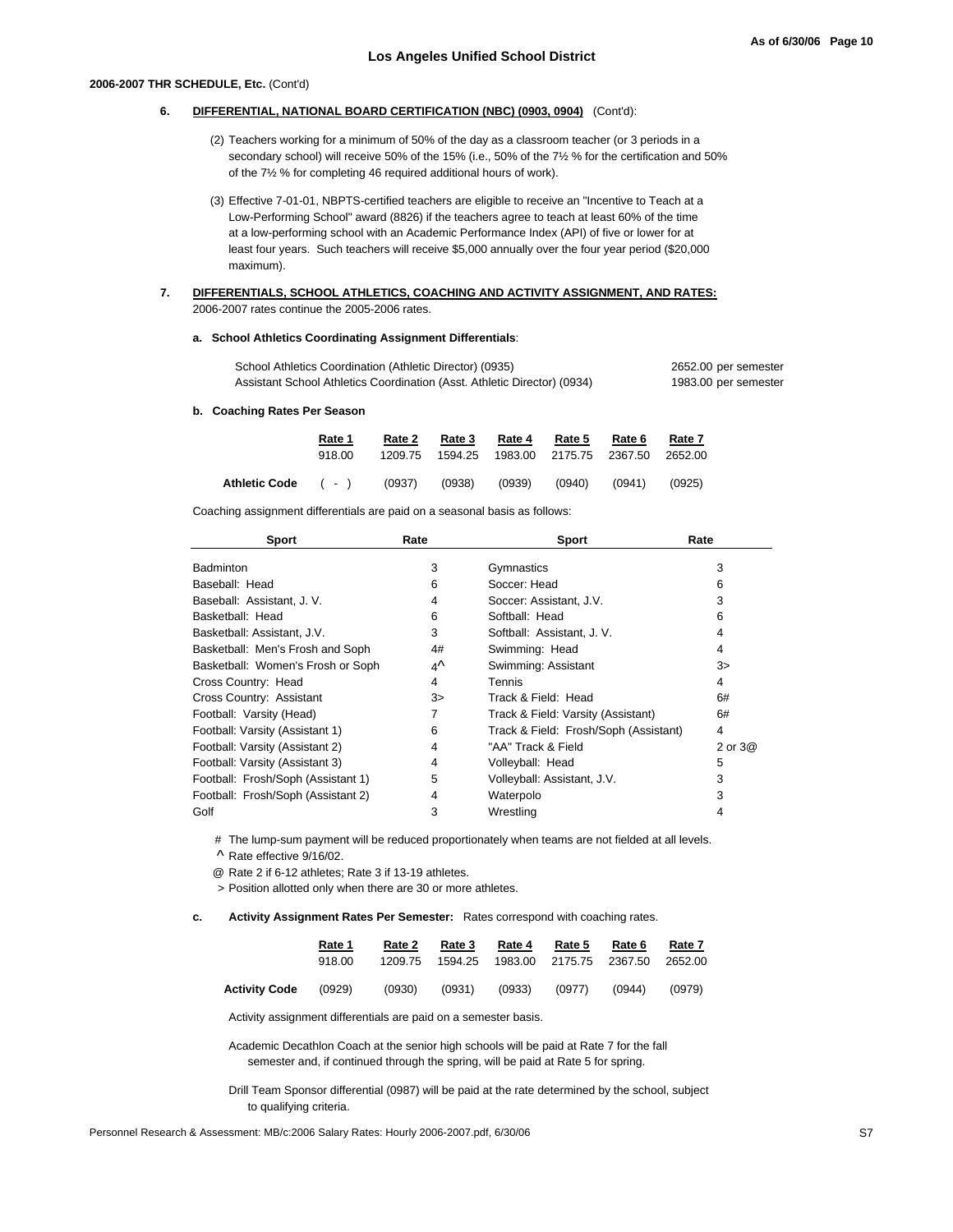### **Los Angeles Unified School District**

#### **2006-2007 THR SCHEDULE, Etc.** (Cont'd)

**8. DIFFERENTIALS, TEACHER ASSISTANTS (0953, 0954, 0955):** No change from 2005-2006 rates.

Bilingual differentials for teacher assistants are as follows:

| Basic Bilingual Proficiency, as demonstrated by passing the bilingual<br>proficiency examination administered by the Personnel Commission:  | \$0.2875 per hour; |
|---------------------------------------------------------------------------------------------------------------------------------------------|--------------------|
| "A" Level Bilingual Proficiency, as demonstrated by passing the bilingual<br>proficiency examination administered by Human Resources:       | \$0.75 per hour;   |
| Level II Sign Language Proficiency, as demonstrated by passing the<br>Level II Sign Language Test administered by the Personnel Commission: | \$0.175 per hour;  |
| Level I Sign Language Proficiency, as demonstrated by passing the<br>Level I sign language test administered by the Personnel Commission:   | \$0.2875 per hour. |

#### **9. DIFFERENTIALS, TEMPORARY ADVISER, TEMPORARY RESOURCE TEACHER, RESPONSIBILITY, AND ALL COORDINATING ASSIGNMENTS:**

2006-2007 rates continue the 2005-2006 rates.

\$600.75 per semester (0909) or \$120.25 per pay period (0910/0998/0999)

> The amount paid by the training institution.

#### **10. DIFFERENTIALS, TRAINING TEACHER:**

Differential, Training Teacher, Rate 4 (0980) Differential, Training Teacher, Rate 5 (0982) Differential, Training Teacher, Rate 6 (0983)

#### **11. OTHER DIFFERENTIALS:**

Differential, BTSA Support Provider, (8839) \$500.00 or \$1000.00 per semester No change from 2005-2006 rates for the following:

Differential, Demonstration Teacher (0901)

Differential, Pre-Intern Support Provider, (8840)

2006-2007 rates continue the 2005-2006 rates.

Differential, Adult Learning Assessor (0920) **\$6.00 per day** \$6.00 per day Differential, Adult School Dept. Chairperson (0914) 66.00 per day

maximum \$2,000.00 annual) maximum 2 participants per semester, \$500.00 or \$1000.00 per semester (\$500.00 per participant, The amount paid by the training institution. (\$500.00 per participant, maximum 2 participants per semester, maximum \$2,000.00 annual)

Personnel Research & Assessment: MB/c:2006 Salary Rates: Hourly 2006-2007.pdf, 5/26/06 S7